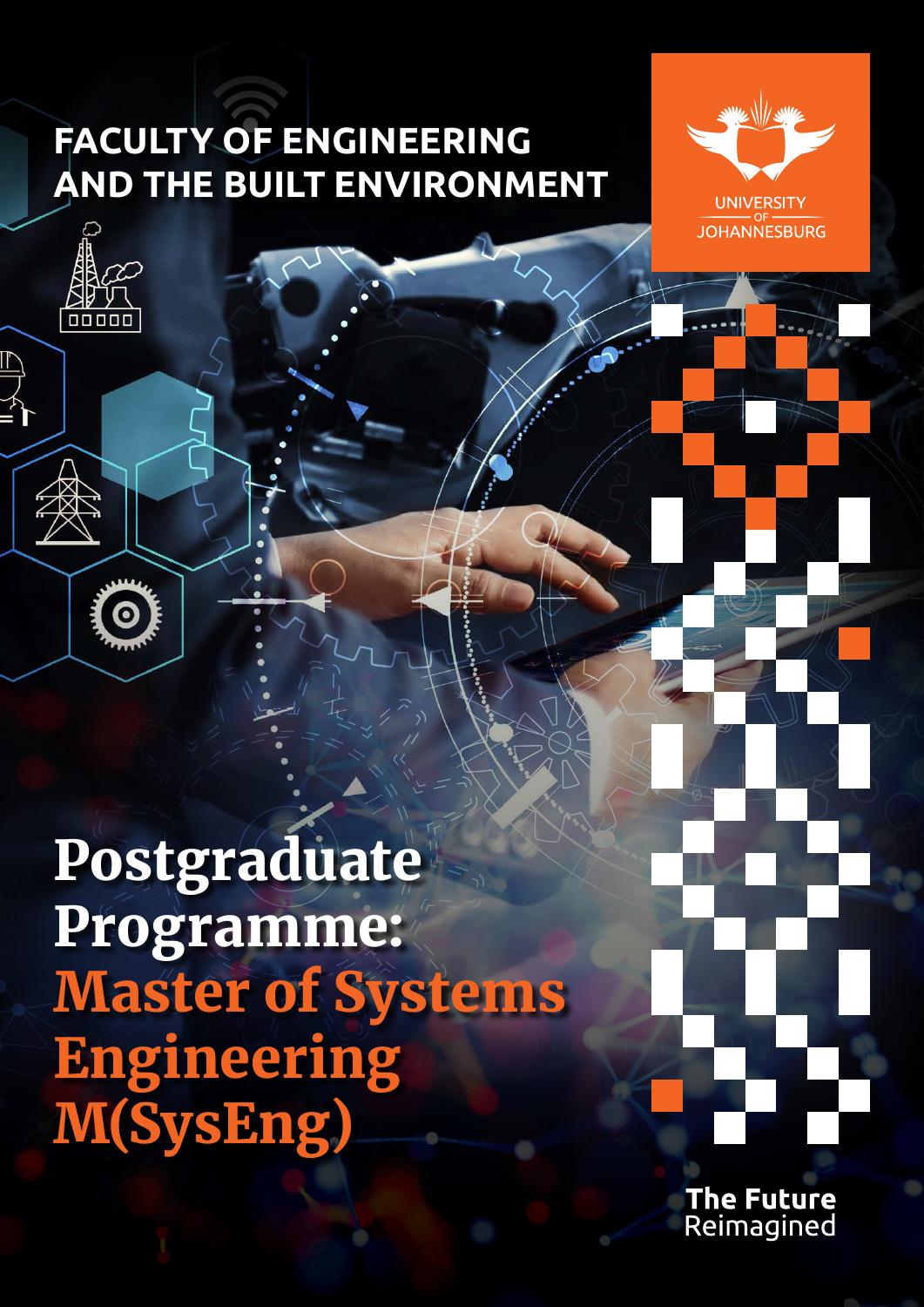# **POSTGRADUATE PROGRAMME: MASTER OF SYSTEMS ENGINEERING M(SYSENG)**

The Master of Systems Engineering programme strives to develop professionals with advanced abilities in applying fundamental systems engineering sciences and related interdisciplinary principles enabling them to contribute as advanced Systems Engineers.

**The Master of Systems Engineering Programme focus on the development of professionals for System Engineering leadership roles in engineering and related technology fields.**

### **WHAT ARE THE OUTCOMES OF THE MASTER OF SYSTEMS ENGINEERING PROGRAMME?**

- Identify, assess, formulate, interpret, analyse and solve Systems Engineering problems creatively and innovatively by applying relevant fundamental knowledge of i.e. mathematics, science and engineering sciences.
- Plan and manage Systems Engineering research demonstrating an underlying fundamental knowledge, understanding and insight into the principles, methodologies and concepts that constitute socially responsible (to local and other communities) engineering research/development in the chosen field of research practice.
- Organise and manage him/herself and his/her activities responsibly, effectively, professionally and ethically and take responsibility within his/her own limits of competence and to exercise judgment commensurate with knowledge and expertise.
- Use and assess appropriate Systems Engineering research methods, skills, tools, technology and information technology effectively and critically in engineering research/development practice and show an understanding and a willingness to accept responsibility for the impact that engineering research/development practice have on society and the environment.
- Employ various learning strategies and skills to master outcomes required in preparing him/herself to engage in continuous learning to keep abreast of knowledge and skills required in the Systems Engineering field.
- Participate as a responsible citizen in the life of local, national, and global communities by acting professionally and ethically.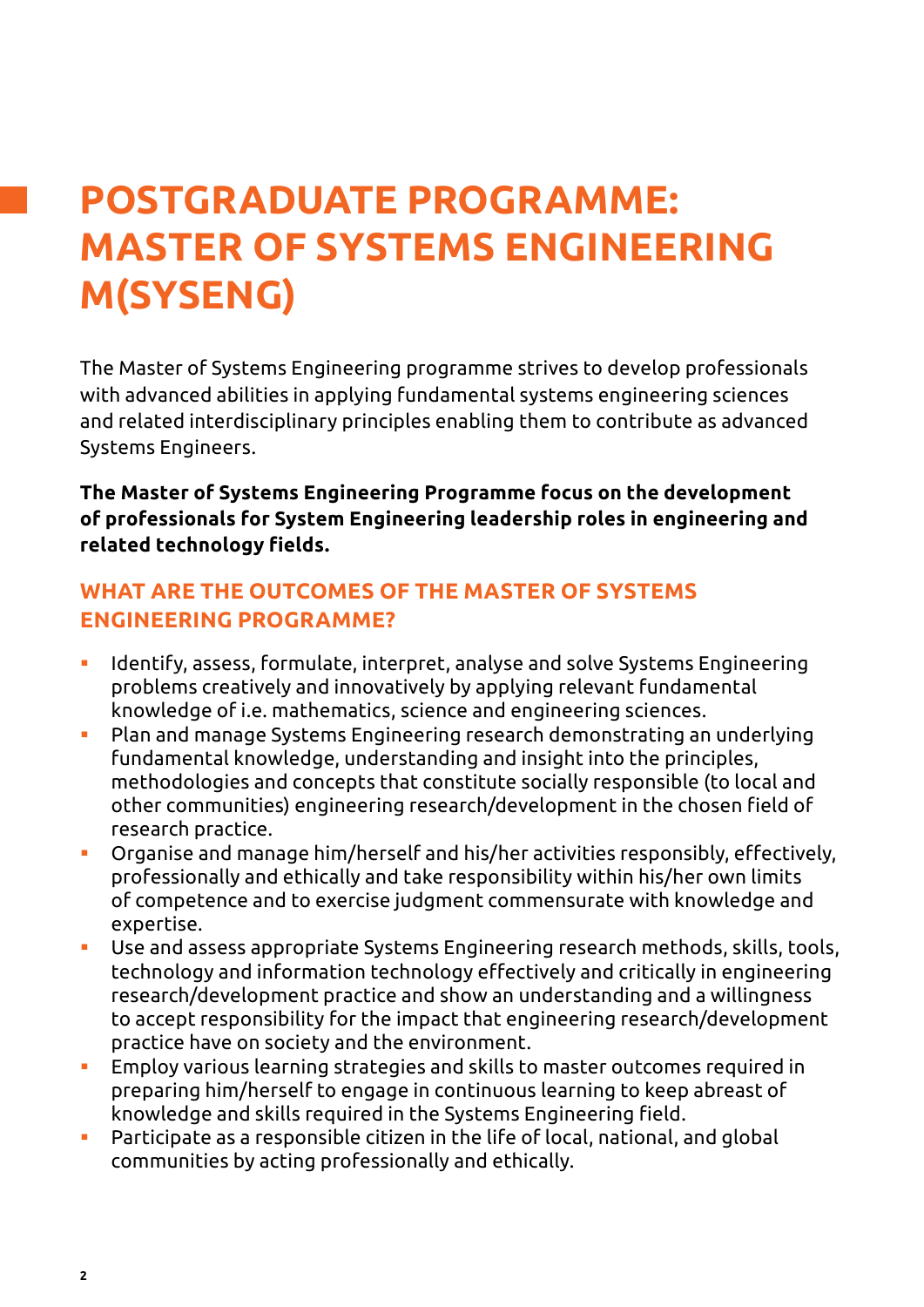## **WHAT WILL THE MASTER OF SYSTEMS ENGINEERING PROGRAMMES OFFER YOU?**

- Advanced capability to conduct fundamental independent systems engineering research.
- The ability to apply research tools and techniques on systems engineering problems in the real-world.
- Advanced knowledge and skills to integrate engineering and systems engineering principles to solve complex problems.
- Skills to conduct systems engineering activities such as systems design, planning, research and problem solution.

### **WHO CAN APPLY?**

Applicants holding a four-year Bachelor's degree or NQF level 8 equivalent from programmes within engineering or Bachelor of Technology that is supported by considerable research experience and postgraduate learning or work experience at NQF level 8. At least two years work experience in a technology field is required.

### **INTERNATIONAL STUDENTS?**

The University of Johannesburg welcomes international students.

#### **HOW TO APPLY?**

All applications to be completed online. To apply for the Master of Systems Engineering programme, please follow the application link on the UJ website <www.uj.ac.za>

### **MASTER OF SYSTEMS ENGINEERING PROGRAMME:**

The duration of the programme is two years. The mode of delivery for the programme is through contact sessions supported by self-study and a research minor dissertation.

The first year contains the coursework part of the program which consists of six compulsory modules with the second year spend on the research component.

The modules have been designed to provide skills and knowledge development across four dimensions: i) Systems Engineering, ii) Engineering Management, iii) Engineering Principles, iv) Research Capability